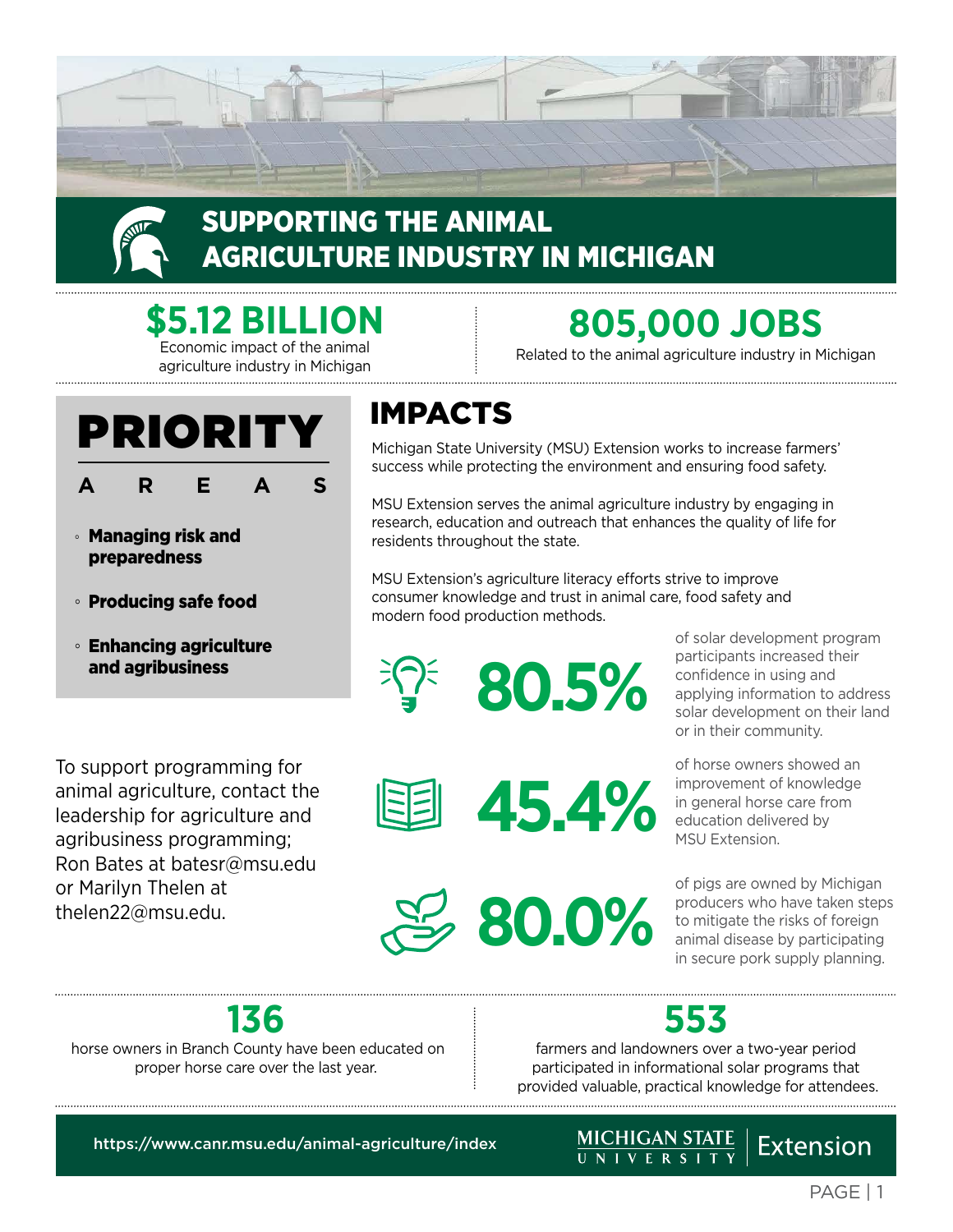

### EMERGENCY RESPONSE TO ACCIDENTS INVOLVING LIVESTOCK

Millions of animals are transported weekly across the United States for various reasons. Michigan has a diverse animal agriculture industry and several large meat processing plant locations. As a result, animals are routinely transported across and into the state as part of the production process.

Transportation comes with associated risks, one of which is a livestock transportation hauler being involved in an accident. Although this type of situation is not a frequent occurrence, when it does happen, it poses risks to those driving by the accident scene, the public who gather around the event, those responding to the accident who may not have any experience with animals and the welfare of the animals involved in the accident. Responding to these accidents is never an easy task. It can quickly turn into a chaotic event if the local response team is not prepared or trained to handle such an occurrence.

MSU Extension's Emergency Response to Accidents involving Livestock (ERAIL) team recognized this need and has addressed it by creating specific resources and training for first responders. Through one-day intense training sessions that solely focus on responding to accidents involving livestock, MSU Extension has built a network of trained responders in 30 counties in Michigan and has provided training for participants that represent seven states. These trainings focus on managing the scene of an accident, organizing volunteers and working to ensure public safety and animal welfare. During the training, participants learn about extrication of trapped animals from trucks and trailers, management of a rollover accident incident, chain of command and safe handling of large animals. The program consists of both in-class and hands-on activities, which program participants credit with the effectiveness of the training.

The in-person training sessions received an overwhelmingly positive response, with most participants involved in these trainings indicating that they have developed or refined their skills and they now feel better suited to responding to a livestock transportation accident. These trainings gave attendees an excellent opportunity to network with local law enforcement groups, as well as formulate key questions for continuous improvement of the systems that they are each involved with.



Participants come from varied professions. All participants that completed the survey responded that because of the training they are better prepared in their jobs to address livestock transportation accidents and plan to share critical information with their teams.

#### WHAT DOES THE FUTURE LOOK LIKE?

MSU Extension is working toward developing a virtual training opportunity that will allow information on emergency response to accidents involving livestock to be more accessible to everyone in Michigan.

Livestock transportation haulers and law enforcement officers may not be able to attend face-to-face trainings and may be the first on the site of an accident. Electronic modules will allow participants to work through the information at their own pace. Modules include video and graphic examples, interviews from experienced responders and training protocols from industry experts on animal handling and welfare.

The ERAIL team at MSU Extension also understands the need for local responders to have access to specific equipment to assist them with responding to an accident involving livestock. Many times sourcing this type of equipment in the middle of a chaotic situation is nearly impossible. MSU Extension has worked to identify and source the equipment critical to building an effective and efficient response to accidents involving livestock. The response team's goal is to fully fund and equip six response trailers located in areas of the state by highways that see the majority of animal movement. With one trailer fully funded and seed funds designated for two additional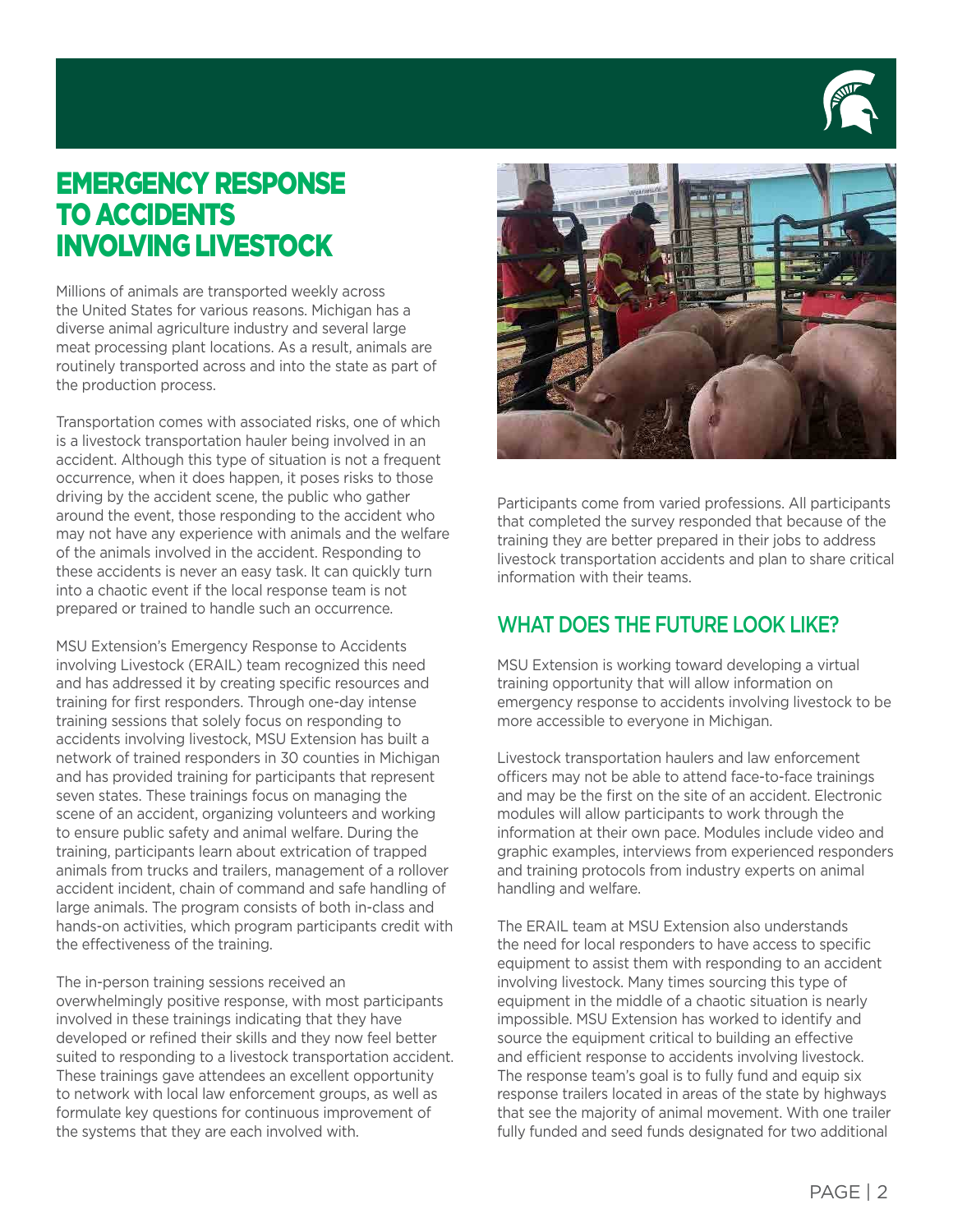

trailers, this effort is steadily gaining traction and will allow for response teams to have access to the tools they need.

MSU Extension will continue to provide training opportunities and resources in this area and will continue to build a network of highly trained people with the skills and tools to effectively and efficiently respond to accidents involving livestock in Michigan. This will help minimize the risks associated with these events for those involved in the response as well as minimize the economic and animal welfare risk factors that face the animal agriculture industry when these types of events occur.

**80%**

of education program participants found the training they received applicable to their operations or occupations.

# **81.8%**

of participants found that the information shared created an awareness about the important issue of responding to accidents involving livestock. 

of participants increased their skill<br>set and will implement new metho set and will implement new methods of accident response following the training.

**95.5%** of participants plan to provide<br>training based on the informat training based on the information shared for their local organizations.

an to safely and effectively respo<br>to these types of situations. *\*\*\* " With our vast number of livestock operations in Michigan it is important that we are prepared to respond to unplanned events that may arise. The work that the MSU Extension's Emergency Response to Accidents involving Livestock (ERAIL) team does better positions the pork industry and the entire animal agriculture industry in Michigan to safely and effectively respond*

> *— Mary Kelpinski CEO of Michigan Pork Producers Association*

### SAFE FOOD: ENGAGING FARMERS IN ON-FARM FOODS SAFETY PRACTICES, ENSURING SAFE FOOD PRODUCTION FOR CONSUMERS

The animal agriculture industry is dedicated to producing products that are safe, healthy and nutritious for consumers. Farmers who raise animals specifically for consumption follow guidelines and adhere to strict regulations to guarantee the safety of food products. MSU Extension educators provide farmers with resources and information to help them make decisions and implement practices on the farm that directly support safe food production.

The application of on-farm food safety practices is one of continuous improvement, assessment and validation, and one that farmers in Michigan identified as an area for prioritization through a biannual needs assessment process. Using evidence-based information, MSU Extension educators train farmers on a variety of food safety topics such as using antibiotics judiciously and responsibly, abiding by veterinary feed directive regulations and keeping records that reduce the risk of violative drug residues. Farmers look to MSU Extension to provide education and resources that support food safety. MSU Extension animal agriculture educators focus on implementing food safety components in each of their outreach efforts. This includes a major emphasis on helping farmers avoid any drug residues in milk or meat products. Examples of the types of programs that assist with delivering these concepts follow.

#### SMALL RUMINANTS FOR SMALL FARMS PROGRAM

Small Ruminants for Small Farms is an annual program hosted by MSU Extension. This program emphasizes methods and practices that improve the quality and safety of the products produced on the farm. Guidance is given through this programing effort to assist farmers with understanding the importance of a veterinary-client patient relationship as well as the new veterinary feed directive requirements and record-keeping systems to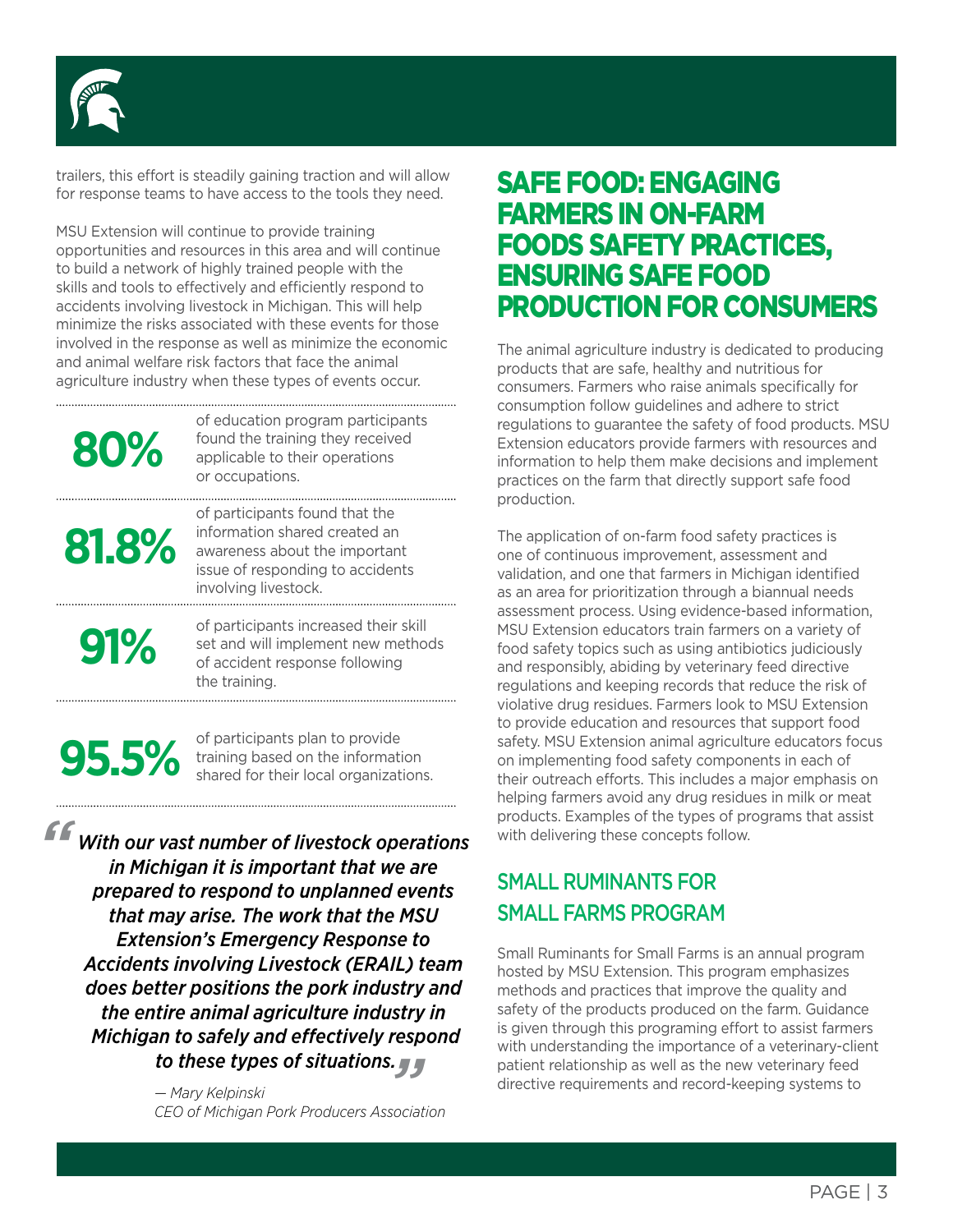

monitor antibiotic usage and reduce the risk of violative drug residues. This educational event is a helpful tool for farmers of various production systems, sizes and market chains so that they can network and learn about on-farm safety practices that will benefit their operations.

#### FARM PROGRAM

The National Farmers Assuring Responsible Management (FARM) program is a voluntary continuous improvement program for dairy farms. Providing opportunities for those involved in the dairy industry to receive the trainings required for this program has been a focus of MSU Extension educators who specialize in this area. This program helps ensure animal welfare and a safe food supply by providing oversight in the areas of animal care, environmental management, antibiotic use and workforce development. Specific emphasis has been made on employee training and development opportunities for the dairy industry, which is a vital component of the industry and a requirement for the FARM program.

Bilingual programing opportunities are also offered by educators, creating opportunities for Spanish-speaking employees who make up a large contingency of the labor force.



## **1,317**

farmers and employees have received PQA Plus certification through MSU Extension over a three-year period.

#### PORK QUALITY ASSURANCE PLUS PROGRAM

The Pork Quality Assurance (PQA) Plus program is the flagship program of the pork industry. Certification and on-farm assessment of animal care and food safety is required by commercial processing plants though this program, which in turn provides access to market availability for the producers. MSU Extension provides the state-wide management of this program, which includes comprehensive training of the advisors that implement this program on farms. They also directly provide education for pork producers and their employees on many different areas of on-farm food safety and animal care practices. On-farm assessments allow MSU Extension educators to review production practices and assist the farmers with enhancing them to meet food safety standards.

# **32%**

of small ruminant farmers plan to adopt practices to improve the quality and safety of the products they produced on their farms.

**93%**

of small ruminant farmers will implement a management change that would improve the safety of the products produced from their farm.

**80%**

of the pigs raised in Michigan are allowed market access because of PQA Plus certification granted by MSU Extension educators.

## **366**

employees from dairy farms across Michigan received FARM training from educators with MSU Extension's dairy team in 2019.